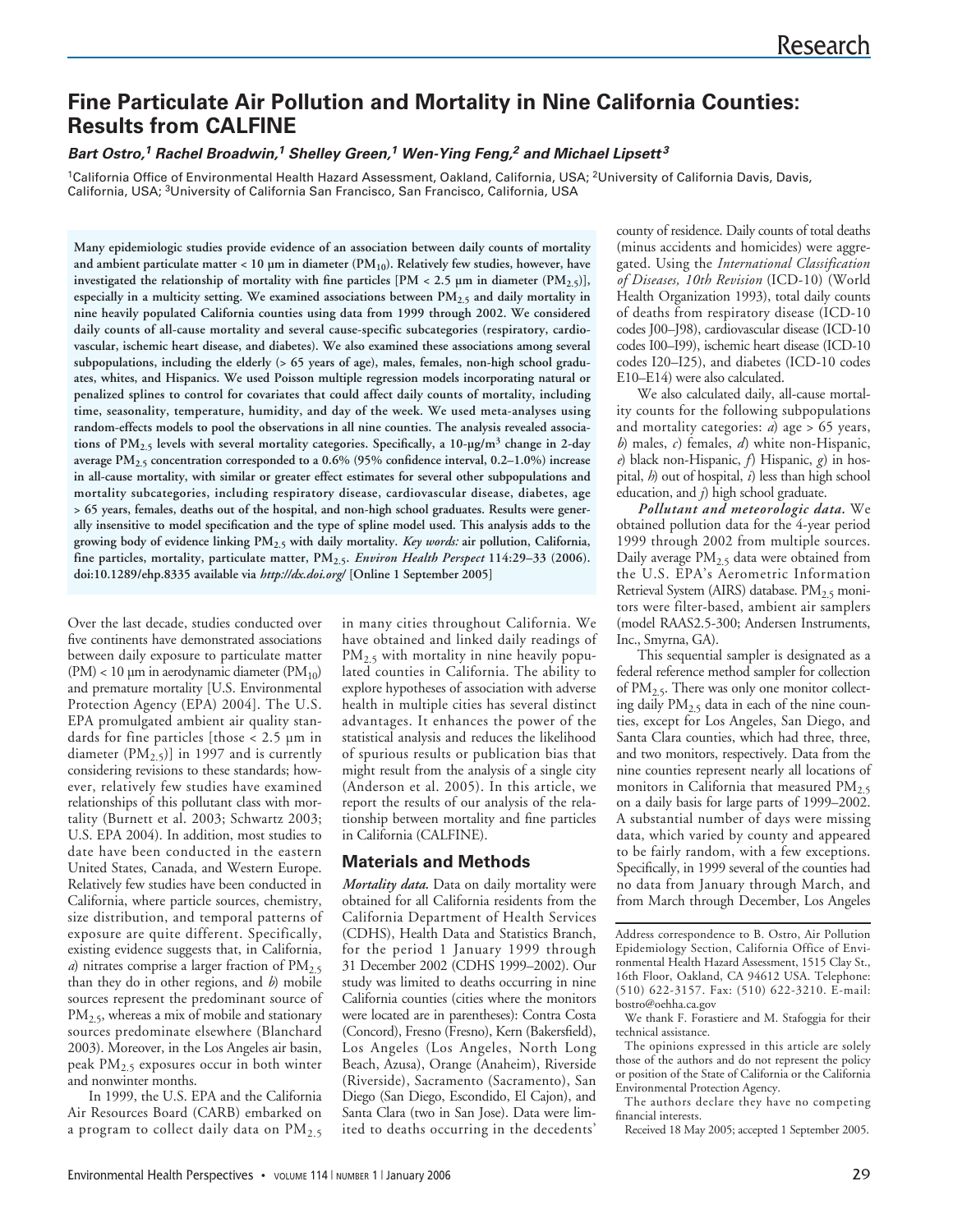and Riverside counties had data only every third day.

Data on gaseous pollutants, including carbon monoxide, nitrogen dioxide, and ozone, were obtained from the CARB air quality database for all nine counties. Most of the monitors for gases were part of the State and Local Air Monitoring Stations (SLAMS) network. All gases were reported as 24-hr averages, except ozone, which was reported as both an 8-hr average (1000–1800 hr) and as a 1-hr maximum.

For counties with multiple monitors, the daily average was calculated using all available data. To account for missing data among some of the monitors, we used a process similar to that described by Wong et al. (2001). The average was developed by *a*) calculating the mean for each monitor, *b*) subtracting the mean concentration of each monitor from the nonmissing daily values, *c*) calculating the mean of the available adjusted data, and *d*) adding back the grand mean of the data.

To allow adjustment for the effect of weather on mortality, we collected daily average temperature and humidity data at weather stations in each of the nine counties. Hourly temperature data were obtained from AIRS for all sites except Contra Costa and Santa Clara counties, for which data were obtained from the Bay Area Air Quality Management District and from Golden Gate Weather Services, respectively. All daily mortality, pollutant, and meteorologic data were converted into a SAS database (SAS Institute Inc., Cary, NC) and merged by date. This resulted in 4 years (1,461 days) of daily time-series data.

*Methods.* Counts of daily mortality are nonnegative discrete integers representing rare events; such data typically follow a Poisson distribution. Therefore, the analysis relied on Poisson regression, conditional on the explanatory variables. In the basic analytic approach, we used similar model specifications for each city, including smoothing spline functions for time trend and weather. We examined both penalized and natural spline models. The penalized spline model is a flexible, nonparametric approach using cubic splines and a term that penalizes the curvature of the smoothing function (Wood 2000). The "roughness penalty" controls the trade-off between a precise fit of the data and a smoothed function. The model then minimizes the sum of the squared deviations plus the penalty function to determine the amount of smoothing in the fit. The natural spline model is a parametric approach that fits piecewise polynomial functions joined at knots, which are typically placed evenly throughout the distribution of the variable of concern, such as time. The function is constrained to be continuous at each knot (Ruppert et al. 2003). The model also places two additional knots at the ends of the data, with the function constrained to be linear beyond these points. The number of knots used determines the overall smoothness of the fit. Previous analysis has indicated that different spline models generate relatively similar results (Health Effects Institute 2003). However, depending on the underlying data and model specifications, different splines might produce varying degrees of bias and efficiency in the regression estimates.

For the initial analysis of all-cause, cardiovascular, respiratory, and above-age-65 mortality, a penalized spline regression was used with R (R Development Core Team 2004). We incorporated a smoothed spline function of time, which can accommodate nonlinear and nonmonotonic patterns between time and mortality, offering a flexible modeling tool (Hastie and Tibshirani 1990). In addition, the smooth of time diminishes shortterm fluctuations in the data, thereby helping to reduce the degree of serial correlation. Based on previous findings reported in the literature (e.g., Samet et al. 2000), the basic model included a smoothing spline for time with 7 degrees of freedom (df) per year of data. This number of degrees of freedom controls well for seasonal patterns in mortality and reduces and often eliminates autocorrelation. Visual inspection of the data indicated a spike in mortality in several of the cities

in southern and central California during a 3-week period starting 17 December 1999. During this period, the actual number of cases exceeded the smoothed estimate. Therefore, for all of the regression models, we added a second smooth of time with 3 knots for this 3-week period.

Other covariates, such as day of the week and smoothing splines of 1-day lags of average temperature and humidity (each with 3 df), were also included in the model because they may be associated with daily mortality and are likely to vary over time in concert with air pollution levels. Previous studies have reported stronger associations of mortality with PM lagged 1 or 2 days or with cumulative exposures over several days. Therefore, in our primary analysis of  $PM_{2.5}$ , we examined two different *a priori* lag structures: a 2-day average of lags 0 and 1 (lag 01) and a single-day lag of 2 days (lag 2). The county-specific results were then combined in a meta-analysis using a random effects model in Stata (StataCorp 2003). The meta-analysis focused primarily on allcause mortality and on cardiovascular, respiratory, and elderly (> 65 years of age) mortality, because these categories have been the focus of previous time-series studies (Health Effects Institute 2003).

We also conducted several sensitivity analyses. First, we examined these same four outcomes using a similar specification, but with a

| Table 1. Descriptive statistics for air pollutants and mortality in nine California counties, 1999–2002. |
|----------------------------------------------------------------------------------------------------------|
|----------------------------------------------------------------------------------------------------------|

| County       | 2000<br>population <sup>a</sup> | Days with data<br>for $PM_{2.5}$ ,<br>temperature.<br>and RH $(n)$ | Mean daily<br>$PM_{2.5}$ (µg/m <sup>3)b</sup> | Mean daily<br>temperature $({}^{\circ}F)^b$ | Mean daily<br>$RH (%)^b$ | Mean daily<br>all-cause<br>mortality <sup>b</sup> |
|--------------|---------------------------------|--------------------------------------------------------------------|-----------------------------------------------|---------------------------------------------|--------------------------|---------------------------------------------------|
| Contra Costa | 949                             | 698                                                                | $14(1 - 77)$                                  | $60(34 - 91)$                               | 64 (10-96)               | $16(4-32)$                                        |
| Fresno       | 799                             | 1.024                                                              | $23(1 - 160)$                                 | 65 (35 - 94)                                | $55(18 - 96)$            | $13(3 - 28)$                                      |
| Kern         | 662                             | 1.186                                                              | $22(1 - 155)$                                 | 65 (36-95)                                  | 56 (13-100)              | $11(2 - 25)$                                      |
| Los Angeles  | 9.519                           | 1.221                                                              | $21(4 - 85)$                                  | 64 (46-89)                                  | $57(15 - 88)$            | 146 (99-242)                                      |
| Orange       | 2.846                           | 682                                                                | $21(4 - 114)$                                 | 63 (46-84)                                  | $67(6-95)$               | 40 (20 - 75)                                      |
| Riverside    | 1.545                           | 976                                                                | $29(2 - 120)$                                 | 65 (43-90)                                  | $58(6 - 100)$            | $28(9 - 63)$                                      |
| Sacramento   | 1.223                           | 1.214                                                              | $14(1 - 108)$                                 | $61(36 - 91)$                               | 66 (13-100)              | $22(7-45)$                                        |
| Santa Clara  | 1.683                           | 717                                                                | $15(2 - 74)$                                  | 59 (40-89)                                  | 69 (22 - 96)             | $22(9-44)$                                        |
| San Diego    | 2.814                           | 1.333                                                              | 16 (0-66)                                     | $61(43 - 84)$                               | 74 (16-100)              | 49 (26-87)                                        |

RH, relative humidity.

**<sup>a</sup>** In thousands. **<sup>b</sup>** Values in parentheses indicate minimum–maximum.

|  |  |  |  |  | <b>Table 2.</b> Mean daily deaths by mortality category in nine California counties, 1999–2002. |  |  |  |  |  |
|--|--|--|--|--|-------------------------------------------------------------------------------------------------|--|--|--|--|--|
|--|--|--|--|--|-------------------------------------------------------------------------------------------------|--|--|--|--|--|

| Mortality category       | Contra<br>Costa | Fresno | Kern | Los<br>Angeles | Orange | River-<br>side | Sacra-<br>mento | Santa<br>Clara | San<br>Diego |
|--------------------------|-----------------|--------|------|----------------|--------|----------------|-----------------|----------------|--------------|
| $Age > 65$ years         | 12.2            | 10.0   | 8.1  | 108.6          | 31.4   | 22.2           | 16.1            | 16.5           | 38.7         |
| Male                     | 7.2             | 6.4    | 5.4  | 70.7           | 18.3   | 13.8           | 10.4            | 10.3           | 23.7         |
| Female                   | 8.4             | 6.8    | 5.6  | 75.6           | 21.5   | 14.2           | 11.3            | 11.4           | 25.5         |
| White non-Hispanic       | 12.3            | 9.3    | 8.6  | 86.0           | 32.7   | 23.1           | 16.8            | 15.5           | 39.6         |
| Black non-Hispanic       | 1.5             | 0.8    | 0.6  | 20.6           | 0.4    | 1.3            | 2.0             | 0.5            | 2.1          |
| Hispanic                 | 0.9             | 2.4    | 1.5  | 26.7           | 3.6    | 3.0            | 1.3             | 2.5            | 4.9          |
| In-hospital death        | 6.4             | 6.2    | 5.6  | 79.8           | 17.4   | 11.5           | 9.7             | 9.9            | 18.6         |
| Out-of-hospital death    | 9.2             | 7.0    | 5.4  | 66.5           | 22.3   | 16.5           | 12.1            | 11.7           | 30.6         |
| High school graduate     | 12.3            | 7.9    | 6.6  | 99.0           | 30.8   | 20.4           | 15.9            | 15.9           | 37.6         |
| Not high school graduate | 3.1             | 5.1    | 4.1  | 40.7           | 8.2    | 6.8            | 5.3             | 5.4            | 10.2         |
| <b>Diabetes</b>          | 0.4             | 0.5    | 0.3  | 5.1            | 1.1    | 0.6            | 0.6             | 0.6            | 1.2          |
| Cardiovascular disease   | 6.5             | 5.7    | 4.9  | 67.0           | 17.7   | 13.0           | 9.2             | 9.1            | 20.4         |
| Ischemic heart disease   | 3.3             | 3.2    | 3.1  | 42.6           | 10.8   | 8.0            | 5.3             | 4.8            | 11.4         |
| Respiratory disease      | 1.7             | 1.5    | 1.4  | 15.0           | 4.3    | 3.2            | 2.6             | 2.4            | 5.7          |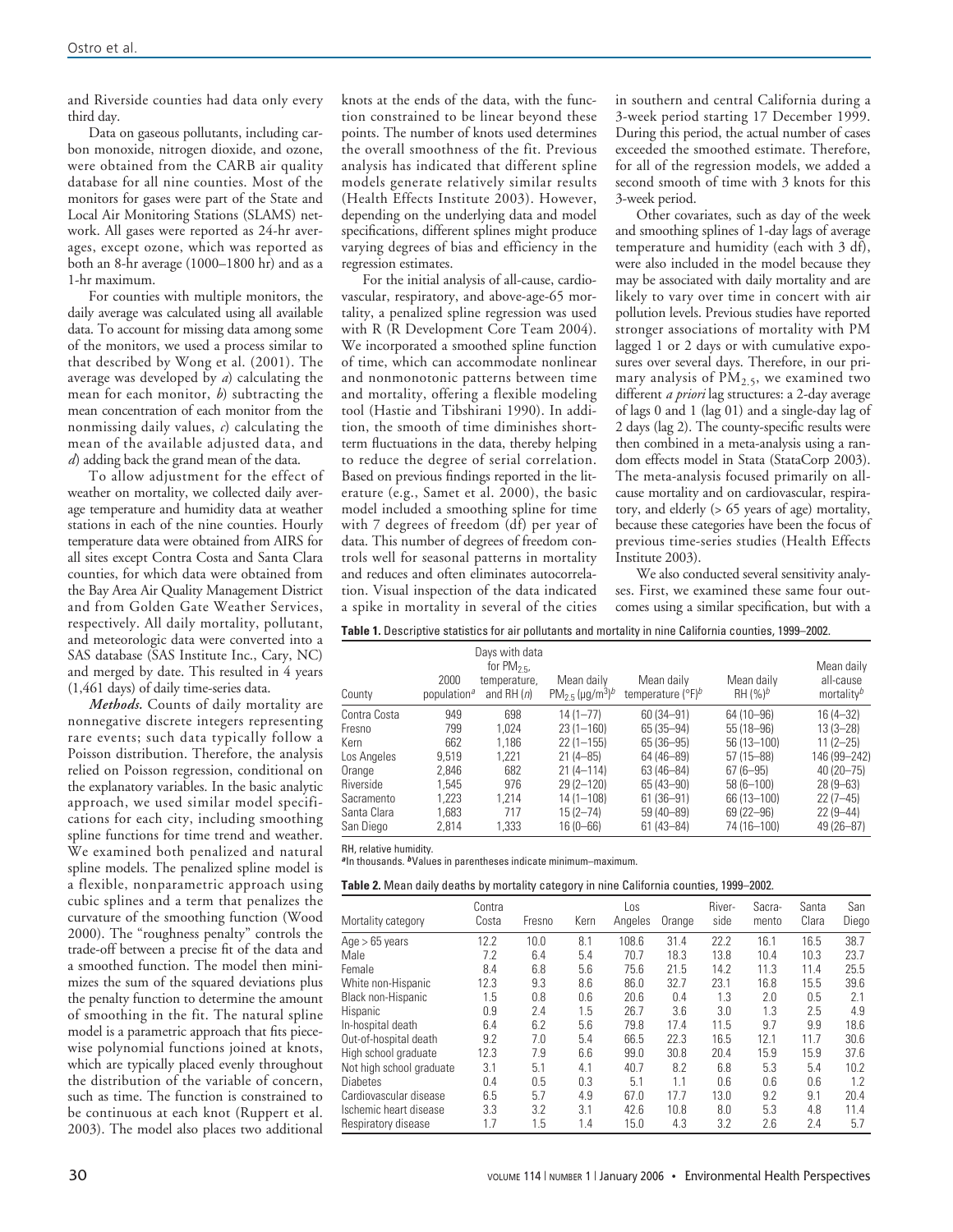natural spline model. For each county, we used lag 01 for  $PM_{2.5}$  and 4, 8, and 12 df/year for the smooth of time. Second, using lag 01 and penalized spline models with 7 df for the smooth of time, we examined other mortality groupings and classifications, including those for males, females, whites, blacks, Hispanics, high school and non-high school graduates, deaths occurring in and out of hospitals, ischemic heart disease, and diabetes. Finally, we examined the impact on the estimated coefficient of  $PM_{2.5}$  when gaseous pollutants were added to the penalized spline model (i.e., in two-pollutant models specified with PM<sub>2.5</sub> and each of the gaseous pollutants).

All final results were calculated using R (version 1.9), and the results are presented as the percent change in daily mortality per 10  $\mu$ g/m<sup>3</sup> PM<sub>2.5</sub>. The percent change per 10  $\mu$ g/m<sup>3</sup> is simply the β-coefficient (times 1,000) from the Poisson regression.

#### **Results**

Tables 1 and 2 provide the descriptive statistics for population, air quality, mortality, and meteorologic data from the nine counties. The populations in 2000 ranged from 661,645 in Kern County to 9,519,338 in Los Angeles County; the total in these nine counties

accounted for 65% of California's population in 2000. Mean daily mortality varied from 146 in Los Angeles County to 11 in Kern County. Mean daily  $PM<sub>2.5</sub>$  levels ranged from  $14 \mu g/m^3$  in Sacramento and Contra Costa Counties to 29 µg/m<sup>3</sup> in Riverside County, exceeding the U.S. EPA annual average  $PM<sub>2.5</sub>$ standard of 15  $\mu$ g/m<sup>3</sup> in six of the nine counties. Temporally, among the cities,  $PM_{2.5}$  was highly correlated with both nitrogen dioxide (mean *r* = 0.56; range, 0.38–0.66) and carbon monoxide (mean *r* = 0.60; range, 0.37–0.83), but only moderately and often inversely correlated with both 1-hr ozone levels (mean *r* = –0.14; range, –0.39 to 0.17) and 8-hr ozone levels (mean, –0.22; range, –0.47 to 0.12).

Table 3 summarizes the basic results for the meta-analyses for four mortality categories using penalized splines with two different lag structures. The results suggest associations between  $PM_{2.5}$  and all-cause, cardiovascular, respiratory, and elderly mortality. Point estimates of risk were particularly elevated for respiratory-specific mortality. Also, cumulative exposures of 2 days generated larger pooled effect estimates than did the single-day lags that were examined. Diagnostics indicated that autocorrelation was present over the entire data series for many of the counties when a simple smooth of time was used. The autocorrelation was eliminated, however, when the second smooth of time was included for the 3-week period starting 17 December 1999.

Table 4 summarizes the results for the meta-analyses for four mortality categories when similar models were used with lag 01 for  $PM<sub>2.5</sub>$  and natural splines for the smoothers of temperature and humidity and three alternative smoothers of time. The results generally support, but are slightly lower than, those observed using penalized splines (Table 3), indicating associations with all-cause, respiratory, and elderly mortality and more modest associations with cardiovascular mortality. In addition, greater degrees of freedom for time trend tended to lower the effect estimates.

Table 5 summarizes the meta-analytic results for  $PM_{2.5}$  for different mortality categories and subpopulations using a penalized spline model and lag 01. The results suggest somewhat stronger associations of daily  $PM_{2.5}$ concentrations with mortality for diabetics, females, and whites. The association for deaths occurring outside of hospitals was demonstrated with greater precision than for those occurring inside hospitals. In addition, the point estimate for mortality among those who had not graduated from high school was more than twice that of those who had, with an association that was of marginal statistical significance  $(p < 0.10)$ . Finally, in multipollutant models (using lag 01), the estimated  $PM_{2.5}$ coefficient was attenuated when the highly correlated pollutants—nitrogen dioxide and carbon monoxide—were added to the model but was not affected by the inclusion of either 1-hr or 8-hr ozone. However, for mortality among those > 65 years of age, the inclusion of any of the gaseous pollutants to the model did not affect the  $PM_{2.5}$  coefficient (data not shown).

### **Discussion**

In this time-series analysis in nine California counties, short-term exposures to  $PM<sub>2.5</sub>$  were associated with increased daily mortality. These results appear to be relatively insensitive to the use of natural versus penalized spline model and the degrees of freedom in the smoothing functions for time, although both of these factors alter the effect estimates. Specifically,  $PM_{2.5}$  was associated with allcause, cardiovascular, and respiratory mortality, as well as with deaths in persons > 65 years of age.  $PM_{2.5}$ -mortality associations were particularly elevated among females, whites, persons who did not graduate from high school, diabetics, and those who died out of hospital.

Several earlier studies that examined associations between daily mortality and either  $PM_{10}$  or  $PM_{2.5}$  were reanalyzed for the Health Effects Institute (Health Effects

**Table 3.** Percent change in daily mortality categories and 95% CIs per 10-µg/m<sup>3</sup> increment in PM<sub>2.5</sub> using penalized splines and alternative lags [percent change (95% CI)].

| County, lag <sup>a</sup>            | All-cause<br>mortality                                | Cardiovascular<br>mortality                         | Respiratory<br>mortality                            | Mortality<br>>65 years of age                     |
|-------------------------------------|-------------------------------------------------------|-----------------------------------------------------|-----------------------------------------------------|---------------------------------------------------|
| Contra Costa                        |                                                       |                                                     |                                                     |                                                   |
| $\overline{2}$<br>01                | $0.8$ (-1.0 to 2.6)<br>$0.4 (-1.9 to 2.7)$            | $0.6$ (-2.1 to 3.3)<br>$-0.6$ ( $-4.1$ to 2.9)      | $0.4 (-5.1 to 6.0)$<br>6.9 (0.1 to 13.8)            | $0.5$ (-1.5 to 2.5)<br>$0.2$ (-2.4 to 2.8)        |
| Fresno                              |                                                       |                                                     |                                                     |                                                   |
| $\overline{2}$<br>01                | $0.3$ (-0.8 to 1.4)<br>$0.2$ (-1.1 to 1.5)            | $0.5$ (-1.1 to 2.2)<br>$-0.1$ $(-2.1$ to $1.9$ )    | $1.2$ (-1.8 to 4.2)<br>$2.0$ (-1.6 to 5.6)          | $0.8 (-0.5 to 2.0)$<br>$0.4 (-1.1$ to $1.9)$      |
| Kern                                |                                                       |                                                     |                                                     |                                                   |
| $\overline{2}$<br>01                | $-0.4$ ( $-1.5$ to 0.7)<br>$-0.3$ ( $-1.5$ to 0.9)    | $0.8$ (-0.6 to 2.3)<br>$1.3$ (-0.4 to 3.0)          | $-1.2$ ( $-3.9$ to 1.5)<br>$-1.2$ ( $-4.3$ to 1.9)  | $-0.1$ $(-1.4$ to 1.1)<br>$-0.1$ ( $-1.5$ to 1.3) |
| Los Angeles<br>2<br>01              | $-0.1$ ( $-0.5$ to 0.4)<br>$0.6(0.1 \text{ to } 1.1)$ | $0.1$ (-0.6 to 0.8)<br>$0.4 (-0.3 \text{ to } 1.2)$ | $1.2$ (-0.2 to 2.6)<br>$2.1(0.6 \text{ to } 3.6)$   | $-0.3$ ( $-0.8$ to 0.3)<br>$0.5$ (-0.1 to 1.1)    |
| Orange                              |                                                       |                                                     |                                                     |                                                   |
| 2<br>01                             | $1.7(0.6 \text{ to } 2.9)$<br>2.3 (1.0 to 3.6)        | $0.8 (-0.9 to 2.6)$<br>$1.8 (-0.2 to 3.8)$          | $5.7(2.4 \text{ to } 9.0)$<br>7.6 (3.7 to 11.5)     | $1.2$ (-0.1 to 2.5)<br>2.3 (0.9 to 3.8)           |
| Riverside                           |                                                       |                                                     |                                                     |                                                   |
| 2<br>01                             | $-0.2$ ( $-1.1$ to 0.6)<br>$0.2$ (-0.9 to 1.2)        | $0.0$ (-1.2 to 1.2)<br>$-0.1$ ( $-1.6$ to 1.3)      | $-0.5$ ( $-2.7$ to 1.7)<br>$-0.4$ ( $-3.1$ to 2.3)  | $-0.3$ ( $-1.3$ to 0.6)<br>$0.1$ (-1.0 to 1.3)    |
| Sacramento                          |                                                       |                                                     |                                                     |                                                   |
| $\overline{2}$<br>01                | $0.8 (-0.4 to 2.0)$<br>$0.5$ (-1.0 to 1.9)            | $1.1$ (-0.7 to 2.8)<br>$0.9$ (-1.2 to 3.0)          | $3.5(0.3 \text{ to } 6.7)$<br>$4.0$ (-1.6 to 6.4)   | $0.9$ (-0.4 to 2.3)<br>$1.1$ (-0.6 to 2.8)        |
| Santa Clara<br>$\overline{2}$<br>01 | $0.0$ (-1.1 to 1.1)<br>$1.1$ (-0.1 to 2.3)            | $-0.2$ ( $-1.8$ to 1.4)<br>$1.1$ (-0.6 to 2.9)      | $1.7$ (-1.6 to 5.0)<br>$1.7$ (-1.9 to 5.3)          | $-0.2$ ( $-1.4$ to $1.0$ )<br>$1.2$ (-0.1 to 2.6) |
| San Diego                           |                                                       |                                                     |                                                     |                                                   |
| $\overline{2}$<br>01                | $0.7$ (-0.8 to 2.2)<br>$0.8$ (-1.0 to 2.6)            | $1.0$ (-1.3 to 3.2)<br>$0.3$ (-2.2 to 2.9)          | $1.4 (-2.8 \text{ to } 5.6)$<br>$4.0$ (-1.0 to 9.0) | $1.4 (-0.3 to 3.0)$<br>$1.2$ (-0.8 to 3.2)        |
| Pooled results                      |                                                       |                                                     |                                                     |                                                   |
| 2<br>01                             | $0.2$ (-0.2 to 0.7)<br>$0.6$ (0.2 to 1.0)             | $0.3$ (-0.1 to 0.7)<br>$0.6$ (0.0 to 1.1)           | $1.3(0.1 \text{ to } 2.6)$<br>2.2 (0.6 to 3.9)      | $0.2$ (-0.2 to 0.7)<br>$0.7$ (0.2 to 1.1)         |

CI, confidence interval.

**<sup>a</sup>** Lag 01, average of 0- and 1-day lags of PM2.5; lag 2, 2-day lag of PM2.5. Model also includes day of week, spline smoothers of temperature and humidity, and two spline smoothers for time. Pooled results based on meta-analysis using a random-effects model.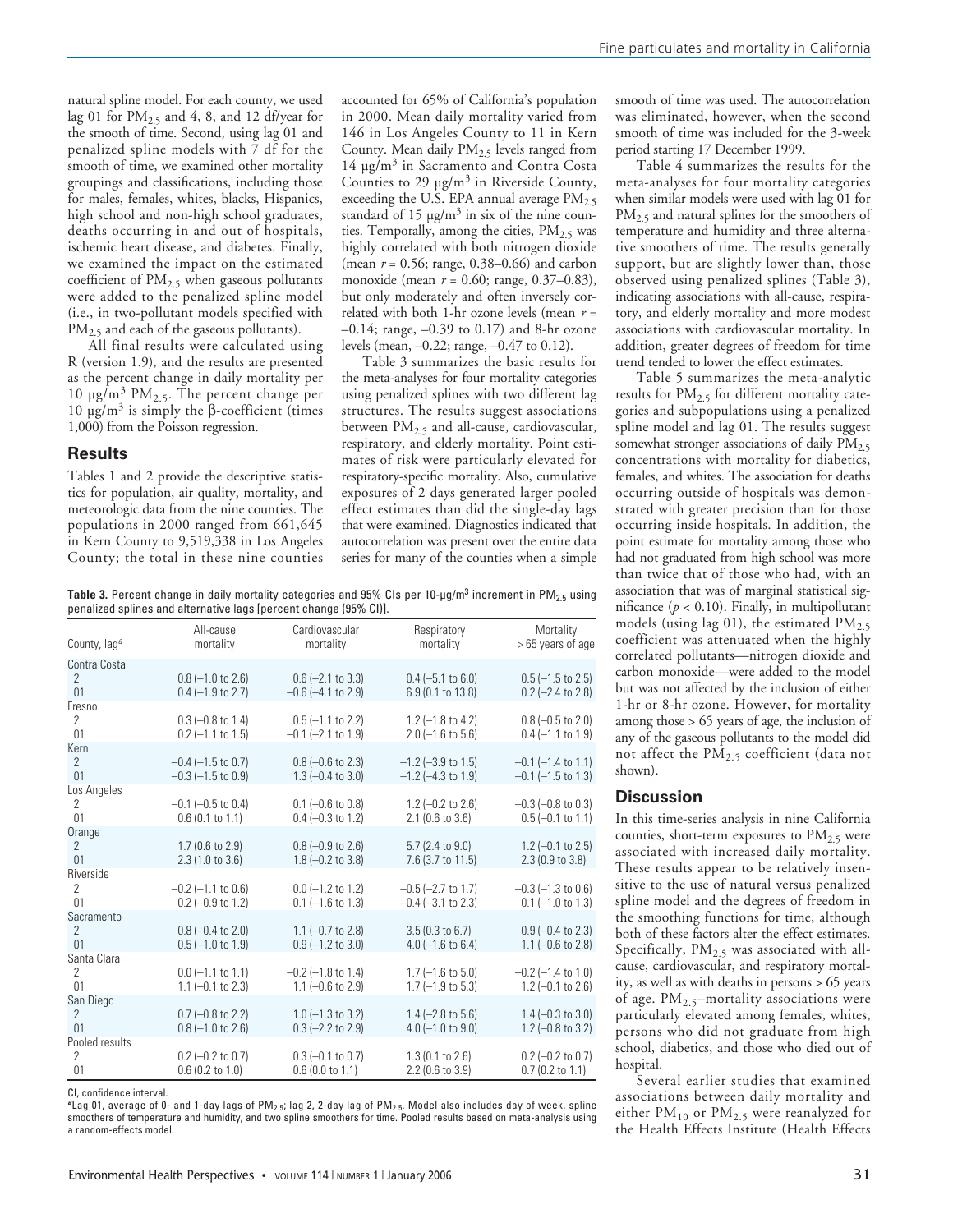Institute 2003). The reanalyses were conducted after the generalized additive models had been found to produce biased effect estimates and standard errors when default convergence criteria were used in S-Plus (Dominici et al. 2003). Regarding  $PM_{2.5}$ , Schwartz et al. (1996) found statistically significant increases in mortality in their reanalysis of the Six Cities study using both natural spline [1.29% per 10  $\mu$ g/m<sup>3</sup> PM<sub>2.5</sub>; 95% confidence interval (CI), 0.88–1.70] and penalized spline (1.13%; 95% CI, 0.70–1.56) models with 4 df/year for time. Burnett et al. (2003) reexamined nonaccidental mortality from 1986 to 1996 in eight Canadian cities, using natural spline models with 2 df/year for time, and reported a 1.10% increase in mortality (95% CI, 0.35–1.85) per 10  $\mu$ g/m<sup>3</sup> of PM<sub>2.5</sub>. A reanalysis of another Canadian study found a nonsignificant increase in mortality (0.46% per 10  $\mu$ g/m<sup>3</sup> PM<sub>2.5</sub>) in Montreal from 1984 to 1993 (Goldberg and Burnett 2003). In a reanalysis of a time-series study in Santa Clara, California, Fairley (2003) reported a 2.75% increase (95% CI, 0.61–4.89) in nonaccidental mortality per 10  $\mu$ g/m<sup>3</sup> PM<sub>2.5</sub> using a natural spline model with 9 df/year. The reanalyses of data from Detroit (Ito 2003) and Los Angeles (Moolgavkar 2003) using natural spline models demonstrated positive but nonsignificant increases in mortality of 0.79 and 0.55%, respectively, per 10  $\mu$ g/m<sup>3</sup> PM<sub>2.5</sub>. Finally, in a study in Mexico City, Mexico,  $PM_{2.5}$  was associated with a 1.4% (95% CI, 0.2–2.5) increase in daily mortality per 10  $\mu$ g/m<sup>3</sup> (Borja-Aburto et al. 1998).

Our effect estimate of about 0.6% per 10  $\mu$ g/m<sup>3</sup> PM<sub>2.5</sub> for all-cause mortality is in the lower end of the range of these previous estimates. There are several possible explanations for the lower effect estimates. First, large exposure measurement errors were likely, owing to the use of one to three monitors to represent exposure in these counties, some of which extend over thousands of square miles.

**Table 4.** Pooled estimates of percent changes in daily mortality categories and  $95\%$  CIs per 10- $\mu$ g/m<sup>3</sup> increment in PM<sub>2.5</sub> using natural splines.

| Mortality category  | df/year | % Change (95% CI)            |
|---------------------|---------|------------------------------|
| All cause           | 4       | $0.5$ (-0.1 to 1.1)          |
|                     | 8       | $0.4$ (-0.1 to 0.9)          |
|                     | 12      | $0.3$ (-0.1 to 0.7)          |
| Cardiovascular      | 4       | $0.4 (-0.2 \text{ to } 0.9)$ |
|                     | 8       | $0.1$ (-0.5 to 0.6)          |
|                     | 12      | $0.0$ (-0.6 to 0.6)          |
| Respiratory         | 4       | 2.1 (0.2 to 4.1)             |
|                     | 8       | $1.6 (-0.5 to 3.6)$          |
|                     | 12      | $1.3$ (-0.3 to 2.9)          |
| Older than 65 years | 4       | $0.7$ (0.0 to 1.3)           |
|                     | 8       | $0.4 (-0.1 to 0.9)$          |
|                     | 12      | $0.3$ (-0.1 to 0.8)          |

Model includes average of 0- and 1-day lags of  $PM<sub>2.5</sub>$ , day of week, spline smoothers of temperature and humidity, and two spline smoothers of time. Pooled results based on meta-analysis using a random-effects model.

Therefore, assuming such measurement errors were nondifferential with respect to the populations at risk, the effect estimates would likely be biased downward. Second, the composition of  $PM_{2.5}$  in California, which in several of these counties is dominated by nitrates, may be less toxic, particularly to the cardiovascular system (Schlesinger and Cassee 2003). However, this hypothesis contrasts with the findings of one of the few studies to explicitly examine the effects of nitrates, which were associated with significant increases of mortality in Santa Clara County (Fairley 2003). Third, California residents may be less susceptible to the cardiovascular effects of air pollution, possibly due to differences in exercise and dietary patterns, or to active and passive smoking rates that are lower than national averages. Fourth, there may be geographic confounding related to some unknown and therefore unmeasured spatially varying factors. Finally, this could be a chance finding. The likely potential importance of measurement error, geographic confounding, and chance is suggested by the large variability in effect estimates among the nine counties. Such heterogeneity has also been reported in the analysis of the 90 largest U.S. cities (Samet et al. 2000). There is no obvious explanation for the different  $PM_{2.5}$ -mortality associations in each county. This merits further study.

Of additional interest is the strength of the association of  $PM<sub>2.5</sub>$  with respiratory mortality relative to that for cardiovascular mortality. Many previous studies [reviewed by Ostro et al. (1999)] report stronger effects for cardiovascular mortality, which may be due to *a*) the greater prevalence of circulatory disease (and therefore increased statistical power) and *b*) the likely attribution of cause of death as cardiovascular when there is uncertainty or when

**Table 5.** Pooled estimates of percent changes in daily mortality categories and 95% CIs per 10-ug/m<sup>3</sup> increment in  $PM<sub>25</sub>$  using penalized splines.

| $\cdots$                  |                            |
|---------------------------|----------------------------|
| Mortality category        | % Change (95% CI)          |
| All-cause                 | $0.6$ (0.2 to 1.0)         |
| Cardiovascular            | 0.6(0.0 to 1.1)            |
| Respiratory               | 2.2 (0.6 to 3.9)           |
| $Age > 65$ years          | $0.7$ (0.2 to 1.1)         |
| Ischemic heart disease    | $0.3$ (-0.5 to 1.0)        |
| <b>Diabetes</b>           | 2.4 (0.6 to 4.2)           |
| Males                     | $0.5$ (-0.2 to 1.2)        |
| Females                   | $0.8$ (0.3 to 1.3)         |
| Whites                    | $0.8$ (0.2 to 1.3)         |
| <b>Blacks</b>             | $0.1$ (-0.9 to 1.2)        |
| <b>Hispanics</b>          | $0.8$ (-0.1 to 1.6)        |
| In hospital               | $0.6$ (-0.1 to 1.3)        |
| Out of hospital           | $0.6(0.1 \text{ to } 1.1)$ |
| High school graduates     | $0.4$ (0.0 to 0.8)         |
| Non-high school graduates | $0.9 (-0.1$ to 1.9)        |

Model includes average of 0- and 1-day lags of  $PM<sub>2.5</sub>$ , day of week, spline smoothers of temperature and humidity, and two spline smoothers of time. Pooled results based on meta-analysis using a random-effects model.

there is an underlying respiratory condition. It is often more difficult to detect associations between air pollution and respiratory deaths because the latter generally represent a small fraction of total mortality and are more likely to be ascribed to cardiovascular causes than vice versa. However, it is clear that  $PM_{2.5}$  and other PM metrics are associated with daily mortality from respiratory causes. For example, Penttinen et al. (2004), Zanobetti et al. (2003), Braga et al. (2001), and Ostro et al. (1999) all report stronger associations of PM with respiratory than with cardiovascular mortality. De Leon et al. (2003) reported that those with an underlying respiratory condition were more susceptible to the impacts of air pollution on nonrespiratory (e.g., circulatory or cancer-related) mortality. Associations have also been reported between  $PM_{2.5}$  and respiratory morbidity, including hospitalizations and emergency department visits for respiratory disease (Delfino et al. 1997; Ito 2003; Peel et al. 2005).

Our analysis also suggests that diabetics and those with less than a high school education may be at increased risk from exposure to PM2.5. Several previous time-series studies have reported that diabetics may be at increased risk from exposure to PM (Goldberg et al. 2001; Zanobetti and Schwartz 2002). Pope et al. (2002) reported that educational attainment was an important effect modifier in the association between long-term exposure to  $PM_{2.5}$  and survival. However, susceptibility to PM pollution is not likely to be affected by education per se, but rather by factors that might be associated with education, such as nutritional status, access to health care, occupation, psychosocial stress, and residential proximity to heavy traffic. On the other hand, most time-series studies to date have not reported a significant effect modification by socioeconomic status (Samet et al. 2000; Schwartz 2000). We also found, as have others, a better model fit for  $PM_{2.5}$  for deaths occurring out of hospital (Schwartz 2000). We found that when copollutants highly correlated with  $PM_{2.5}$  were included in the model, they tended to attenuate the magnitude and significance of its coefficient, except for mortality for those > 65 years of age. The latter finding suggests that, at least for deaths occurring in the elderly, gaseous copollutants do not confound the  $\overline{PM}_{2.5}$ -mortality associations. The gaseous pollutants, however, are spatially heterogeneous and may involve significant exposure misclassification. The separate effects of the gaseous pollutants on mortality will be the focus of subsequent analyses.

Overall, this large, multicounty analysis provides evidence of significant associations of  $PM_{2.5}$  with daily mortality among nearly two-thirds of California's population.